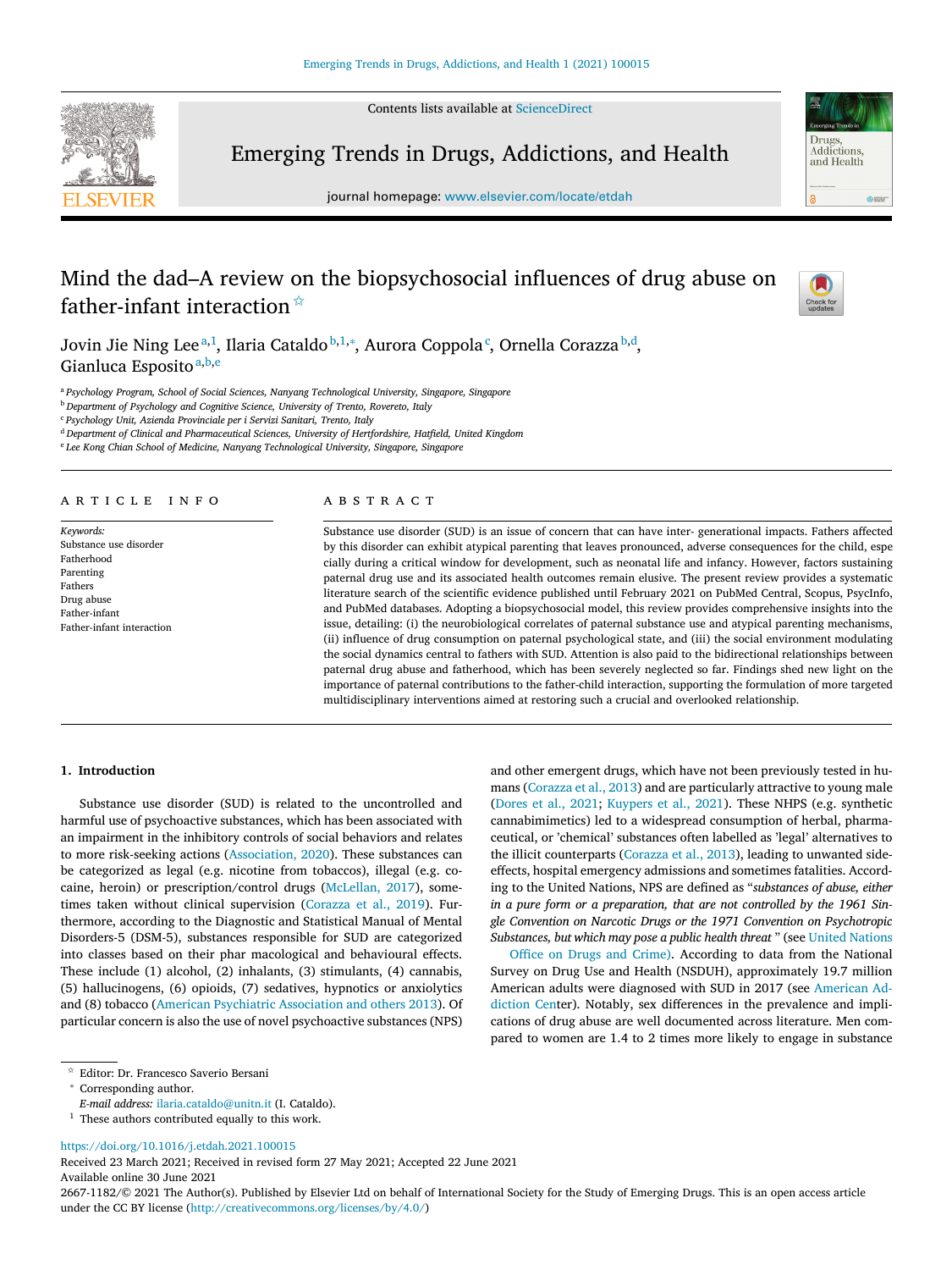use [\(Somers](#page-8-0) et al., 2004), including the use of illicit drugs, and tend to start [consumption](#page-8-0) at an earlier age compared to women (McHugh et al., 2018). Studies have also attempted to delineate the sex differences on SUD implications. In this case, females are more inclined to escalate drug use and relapse, wherein both human and animal studies, females tend towards a shift from a loss of voluntary control to compulsive drug use faster than males [\(Becker](#page-7-0) et al., 2017). This is supported by neurobiological data on sex differences in the brain addiction circuit, involving the nucleus accumbens and dorsal striatum. The former is responsible for modulating engagement in initially rewarding, non-pathological behaviours, while the latter in compulsive addictive behaviours. In those affected by addiction, dopamine activation is diminished in the nucleus accumbens but enhanced in the dorsal striatum that resultantly drives compulsive substance use. However, the sex differences are in part, explained by a comparatively smaller response in the nucleus accumbens and greater, more rapid response in the dorsal striatum to the initial substance stimulation in females, as opposed to males (Becker et al., [2017\).Furthermore,](#page-7-0) sex differences in treatment and prognosis of SUD have been examined. No tably, in women attempting abstinence, they experience greater unpleasant symptoms of withdrawal, including effects on mood, heightened anxiety and stress. While collative evidence suggests similar treatment outcomes between genders once women overcome treatment barriers, they still face a greater propensity for relapse which are more sporadic or triggered by either negative affect or abuse [\(Becker](#page-7-0) et al., 2017). Notwithstanding this growing line of study, it is also of paramount importance to consider its implications on parenting. Thus far, perspectives on good parenting approaches can be culturally diverse as reported in a myriad of studies [\(Bornstein,](#page-7-0) 2012; Crippen and Brew, 2007; Yeh et al., [2010\)](#page-8-0). [Nonetheless,](#page-7-0) it has also been ubiquitously reported that parental SUD impoverishes parenting capacity such as exhibiting more parent-child conflict, less parental warmth, low levels of child supervision and more [\(Arria](#page-7-0) et al., 2012). Traditionally, the field of child development and parenting focuses heavily on maternal contributions. As both parental figures are central for a normal child development in facets of social, cognitive, physiological and psychological aspects, attention should also be given to father-infant interactions. Further given the greater prevalence for men to develop SUD, it should therefore be mandatory to scrutinize factors that sustain drug-abusing behaviors on father-child outcomes, which remain elusive. Tapping on advances in the scientific field, it seems imperative to employ a multisystem biopsychosocial approach to gain deeper insights on the mechanisms regulating these parent-infant interactions [\(Senese](#page-8-0) et al., 2019). This approach holds a comprehensive framework in forging a multilevel approach to functioning, encompassing the biological, psychological and social processes (Suls and [Rothman,](#page-8-0) 2004). This is intuitive due to the embodiment of caregiving and parenting behaviours in interactions, regulated at said processes [\(Senese](#page-8-0) et al., 2019). Deficits in paternal caregiving due to substance use, especially during the critical window period where a child requires optical care, could leave profound, adverse consequences for the dyad across the three levels.

While the influence of drug abuse on mother-child interaction has been enunciated [\(Cataldo](#page-7-0) et al., 2019), its influence in father-child interaction remains scarce. There- fore, based on the existing state of knowledge, this review adopts the biopsy- chosocial approach in detailing the following: (i) the neurobiological correlates of paternal SUD and atypical parenting mechanisms, (ii) influence of SUD on paternal psychological state and (iii) the social environment modulating the social dynamics central to SUD fathers. This review will also entail the bidirectional influence between these addicted fathers and infants.

### *1.1. Biopsychosocial model of drug abuse and parenting*

The biopsychosocial model has been widely applied to an array of physiological and psychological disorders alike, including drug abuse. It has been used to explain the comorbidity of SUD and social anxiety disorders (Skewes and [Gonzalez,](#page-8-0) 2013), to examine predictors of substance use [\(Ishino](#page-7-0) et al., 2020), and in a related way, impacts of SUD on mother-child interaction [\(Cataldo](#page-7-0) et al., 2019). Mounting literature evidence has suggested the interaction of the biological, psychological and social factors as a core tenet that drives SUD.

At the core of the biological level, it focuses on the influence of genetics and neurobiological mechanisms. While varying degree of genetic contribution has been reported, depending on the type of substance use investigated, it appears unequivocal that there is a strong genetic component underlying the diathesis of SUD. Variability in the figures reported can be accounted for by the complexity of gene interaction through genetic heterogeneity (different genes that result in the same phenotype) and/or oligogenic inheritance (additive effects of risks genes) [\(Lachman,](#page-7-0) 2006). Further, neuroimaging studies have consistently reported changes in the neurocircuitry following substance use. While there is explicit emphasis on the mesolimbic dopaminergic reward system that entails the reinforcement of drug-abusing behaviours (Dom et al., [2005\)](#page-7-0), other brain regions are also compromised. This includes alterations in the hypothalamic–pituitary–adrenal (HPA) axis involved in stress regulation [\(Miela](#page-8-0) et al., 2018), as well as the orbitofrontal cortex (OFC) involved in decision-making (Dom et al., [2005\)](#page-7-0), among several other brain areas. At the psychological level, it primitively involves constructs of behaviour, emotion and cognition. Notably, at this level, operant conditioning can explain the recurring use of substances. It is a form of learning process that alters the frequency of a behavioural response through its consequences. In relation to addiction, substance intake creates a sense of euphoria as a form of positive reinforcement that increases the likelihood for future consumption. Likewise, as a maladaptive coping mechanism, it helps to relieve negative emotions in face of unpleasant events and to alleviate symptoms of withdrawal through a negative reinforcement (Skewes and [Gonzalez,](#page-8-0) 2013), leading to the vicious cycle of consumption and relapse.

Finally, the social level pertains to the involvement of social networks. Engagement in substance use can be influenced by peer pressure and also the modeling of behaviours of an adult figure, as according to the social learning theory (Skewes and [Gonzalez,](#page-8-0) 2013). The nature of one's social network can also influence SUD. For example, individuals with SUD tend to have a lower level of social resources and poor quality relationships can impede SUD recovery. On the other hand, maintaining quality and positive relationships can act as a protective factor against negative social influences and maintain sobriety [\(Pettersen](#page-8-0) et al., 2019).

While the above illustrates the biopsychosocial model of SUD, these are not necessarily distinctively restricted to drug abuse. Given that there are many shared neural pathways involved in both SUD and parenting, it would be unsurprising to find overlapping bio-psycho-social features between the two or the cascading consequences of substance use on parenting. Therefore, merging the two in the perspective of the biopsychosocial model would provide a broader, more comprehensive dynamics between SUD and parenting. Hence, this review would encapsulate the effects of illicit drug use on paternal parenting respective to father-infant interactions. Paternal responses to infant-related cues between fathers of non-clinical and addiction populations will also be contrasted.

### *1.1.1. The post-partum stage*

While most studies focused heavily on maternal involvement in child development and interaction, in the recent decade, research has begun to shed light on the significance of paternal involvement as well. In an observational study conducted, it was found that paternal behavioural patterns during their first contact with newborns were identical to that of mothers. In a highly stereotypical manner, it begins with touching the extremities followed by the trunk of the infant, with increasing eye contact [\(Ro¨dholm](#page-8-0) and Larsson, 1979). This early father- infant contact is crucial in predicting more contact behaviours three months later [\(Ro¨dholm,](#page-8-0) 1981) and its significance can be supported by a more recent randomized controlled trial (RCT). Findings reported the early fatherneonate contact to enhance attachment through means like facilitating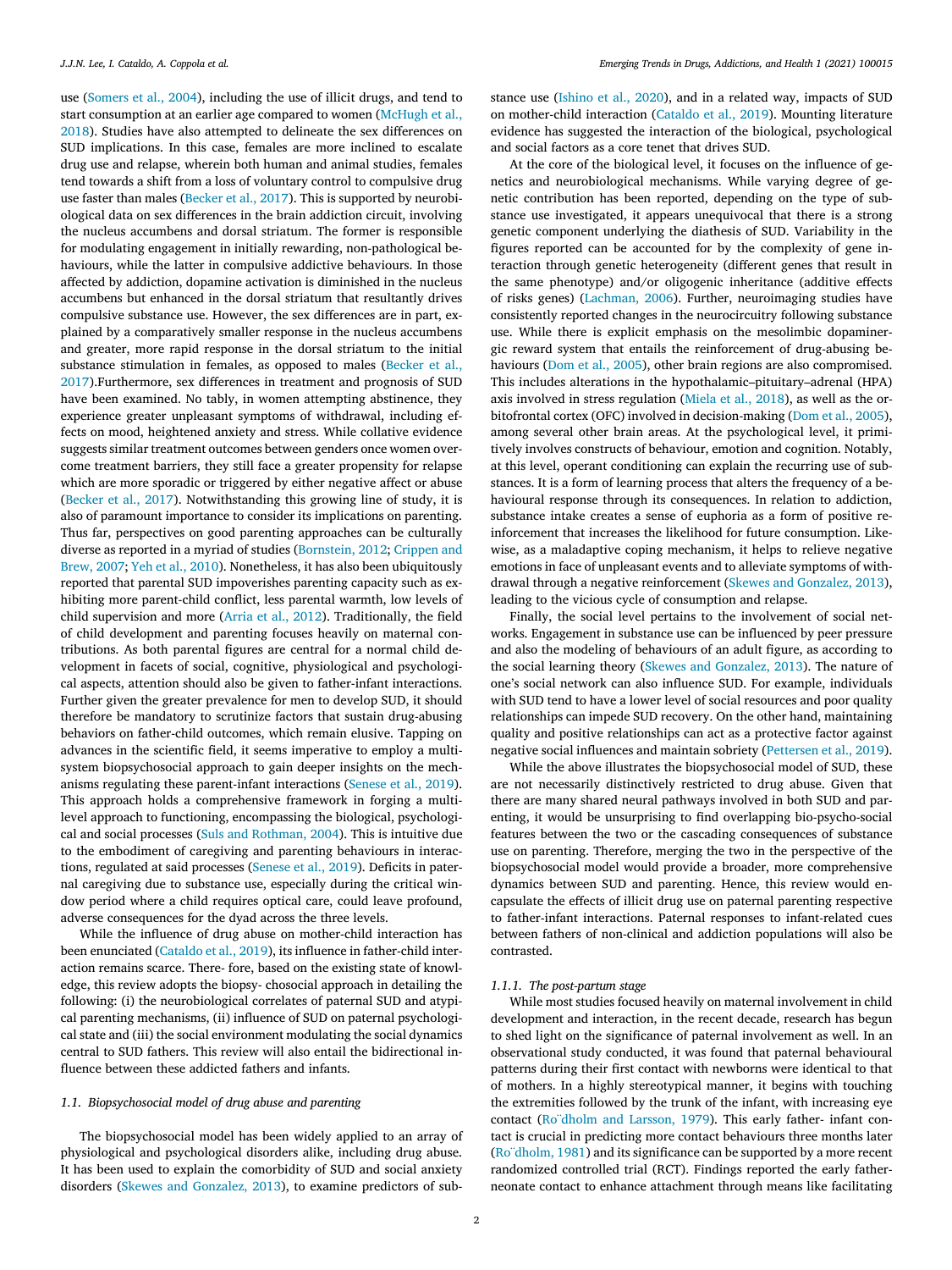the role transition of an expectant father to instilling feelings of affection (Chen et al., [2017\)](#page-7-0). Albeit some similarities between maternal and paternal interaction with infants, they are not entirely identical. To exemplify, mother-child interaction has been theorized to provide a calming relationship while father-child's to be an activation relationship. The former is aimed at calming the child during the time of stress while the latter is characterized by rough play that is said to encourage openness, risk- taking, competitiveness and more [\(Paquette,](#page-8-0) 2004). When exposed to infant-related stimuli, evidence from functional magnetic resonance imaging (fMRI) also documented sex differences in neural activation. In primary caregiving mothers, the limbic system was activated. Whereas, in primary caregiving fathers, both the limbic system and socio-cognitive regions were activated [\(Abraham](#page-7-0) et al., 2014). In sum, this would highlight a potentially unique and important parenting contributed by fathers.

As the role fathers play has been commended to be pivotal for child devel- opment, well-being and family functioning (Chen et al., [2017\)](#page-7-0), consequences of dysfunctional paternal parenting should be discussed. Just as mothers can be susceptible to post-partum depression, fathers too can suffer from paternal postnatal depression (PPND), with a prevalence rate ranging from 4-25% (Kim and [Swain,](#page-7-0) 2007). For both men and women, depression presents as a dysphoric mood with reduced activity. Men, however, reported a greater sense of irritability, fatigue and anger attacks. PPND often comorbids with anxiety and obsessive disor-ders (Kim and [Swain,](#page-7-0) 2007), as well as increased susceptibility to alcohol abuse, heavy smoking and drug addiction [\(Northoff,](#page-8-0) 2014) as a result of depression.

Adversely, a depressed parent-infant negative interaction can hamper the infant's brain maturation, including OFC. Children of fathers with PPND were also more susceptible to a variety of mental and behavioural issues including [hyperactivity](#page-7-0) and depression (Kim and Swain, 2007). Additionally, fathers engaging in substance use is associated with reduced cortisol reactivity in boys which in turn, is associated with increased risk for substance use later in adolescence [\(Marceau](#page-7-0) et al., 2020). It is evident that both paternal SUD and PPND tantamount to negative child functioning. This is likely due to the reduced parenting competence [\(Osborne](#page-8-0) and Berger, 2009) that is extremely crucial within the child's first year that serves as a window period for optimal development (Kim and [Swain,](#page-7-0) 2007).

#### **2. Methods and results**

This review follows the PRISMA (Preferred Reporting Items for System- atic Reviews and Meta-Analyses) guideline with Boolean operators for the screening and reporting of the database [\(Moher](#page-8-0) et al., 2009). PubMed, PMC, PsycInfo and Scopus databases were screened papers on parenting and illicit drug abuse from inception to the end of February 2021. Keywords used for the search were as follow: (1) "drug abuse" AND "parenting", (2) "drug abuse" AND "parent-infant", (3) "drug abuse" AND "biopsychosocial" and (4) ("cocaine" OR "marijuana" OR "cannabis" OR "metamphetamine∗" OR "opioid∗") AND "father-infant". The preliminary search yielded 9249 records and was further shortlisted based on eligibility. As this review focused exclusively on illicit drugs and father-infant interactions, exclusion criteria applied were studies or publications focused on assessments of treatment program protocols effectiveness or outcomes, studies on adolescents, motherhood, papers dis- cussing ethical concerns and national policies regarding illicit substance use, recovery, comorbidity with other mental disorder, studies assessing caretakers' perceptions on impacts of SUD, HIV, BMI/obesity in offspring, non-father- infant interaction, neonatal abstinence syndrome, studies on solely alcohol and nicotine. Duplicates were also removed and the resultant 15 papers were used for qualitative analysis (See the PRISMA flowchart reported in [Fig.](#page-3-0) 1 for the complete screening process). For the purpose of this review, the papers were filtered into three main areas of discussion: bio-physiological mechanisms of atypical paternal parenting, altered paternal psychological state from drug use and

lastly, implications on father-infant social relationship/interaction. (See [Table](#page-3-0) 1 for the papers included in the discussion).

# *2.1. Level 1– the neurobiological correlates of paternal SUD and atypical parenting mechanisms*

As aforementioned, substance use can lead to alterations in the brain's neurocircuitry. Herein, the effects of substance use on the biophysiological mechanisms would be discussed in greater detail in tandem with fatherhood. However, it is important to highlight that most studies on substance use and parenting hinges on the maternal counterpart and animal studies. Therefore, while no studies specifically on fatherhood and illicit drug use were found during the screening at the biological level, this section here would draw on available evidence from current literature to explain the link and implications. Thus far, three main brain areas have been systematically identified to be involved in or affected by SUD that overlap with the neural circuits involved in modulating parenting behaviour. These include the reward, affiliative and stress system as mediated by dopamine (DA), oxytocin (OT) and glucocorticoids (GC) respectively [\(Rutherford](#page-8-0) et al., 2011; Strathearn et al., 2019). Primarily, the [DA-associated](#page-8-0) reward pathway is involved in the regulation of decision making and motivation to pursue rewards; the OT-associated affiliative pathway mediates attachment cues and formation and together with the GC-associated stress pathway, are involved in stress regulation [\(Strathearn](#page-8-0) et al., 2019). Overall, a balanced neural circuit is imperative for the normal regulation of inhibitory controls of behaviours, stress regulation and motivation (Koob and [Volkow,](#page-7-0) 2016). However, as evident from a large multitude of literature, substance use usurps this balance and engenders negative connotations to parenting (for a model, see [Fig.](#page-4-0) 2).

In addiction, the nucleus accumbens (NAcc), ventral tegmental area (VTA) and prefrontal cortex (PFC) of the reward pathway becomes dysregulated [\(Rutherford](#page-8-0) et al., 2011) and is associated with an array of psychopathologies including depression [\(Strathearn](#page-8-0) et al., 2019). During the addiction process, repeated dopaminergic stimulation from recurrent drug misuse results in neuro-adaptations [\(Volkow](#page-8-0) et al., 2019) that leads to the rewiring of the reward circuitry. Prominently, addiction has been repeatedly associated with the diminished capacity to respond to non-drug associated reward cues [\(Volkow](#page-8-0) et al., 2019), including parenting. Parenting and attending to infant-related cues, as neuroimaging evidence suggests, are inherently rewarding, where it is this reward value that drives caregiving behaviours [\(Ferrey](#page-7-0) et al., 2016). For instance, exposure to infant-related cues such as vocalization was found to activate reward-associated brain regions, including VTA, in both parents of either sex and non-parents population [\(Rutherford](#page-8-0) and Mayes, 2019). Further, during the transition of both sex parents to parenthood, there is an apparent neurobiological reorganization to enhance saliency to infant cues [\(Ferrey](#page-7-0) et al., 2016). Additionally, in animal studies of biparental species like marmosets, the density of PFC was higher in fathers compared to non-fathers. Congruently in human fathers, there is greater gray matter volume in neural regions underlying parental motivation, including the lateral PFC (Kim et al., [2014\)](#page-7-0). Despite this, the reward pathway that is integral to support caregiving behaviours may be co-opted to support addictive behaviours instead (Kim et al., [2017;](#page-7-0) [Rutherford](#page-8-0) et al., 2011). In addiction, the reward system is recruited to maintain the habitual substance-using behaviours to relieve negative affect at the expense of attenuating the saliency of natural rewards [\(Rutherford](#page-8-0) et al., 2011). Because of the similar and conserved brain regions involved in SUD and parenting, fathers who engage in illicit drug use can be expected to have attenuated reward pathways that adversely compromise their infant-care behaviours and responses to attachment cues.

Stress has also been linked to increased vulnerability to addiction. Apart from the less rewarding experience with the infant interaction, addicted adults also reported more stress [\(Rutherford](#page-8-0) et al., 2015). Because brain functions are intricately intertwined, there is futility in attributing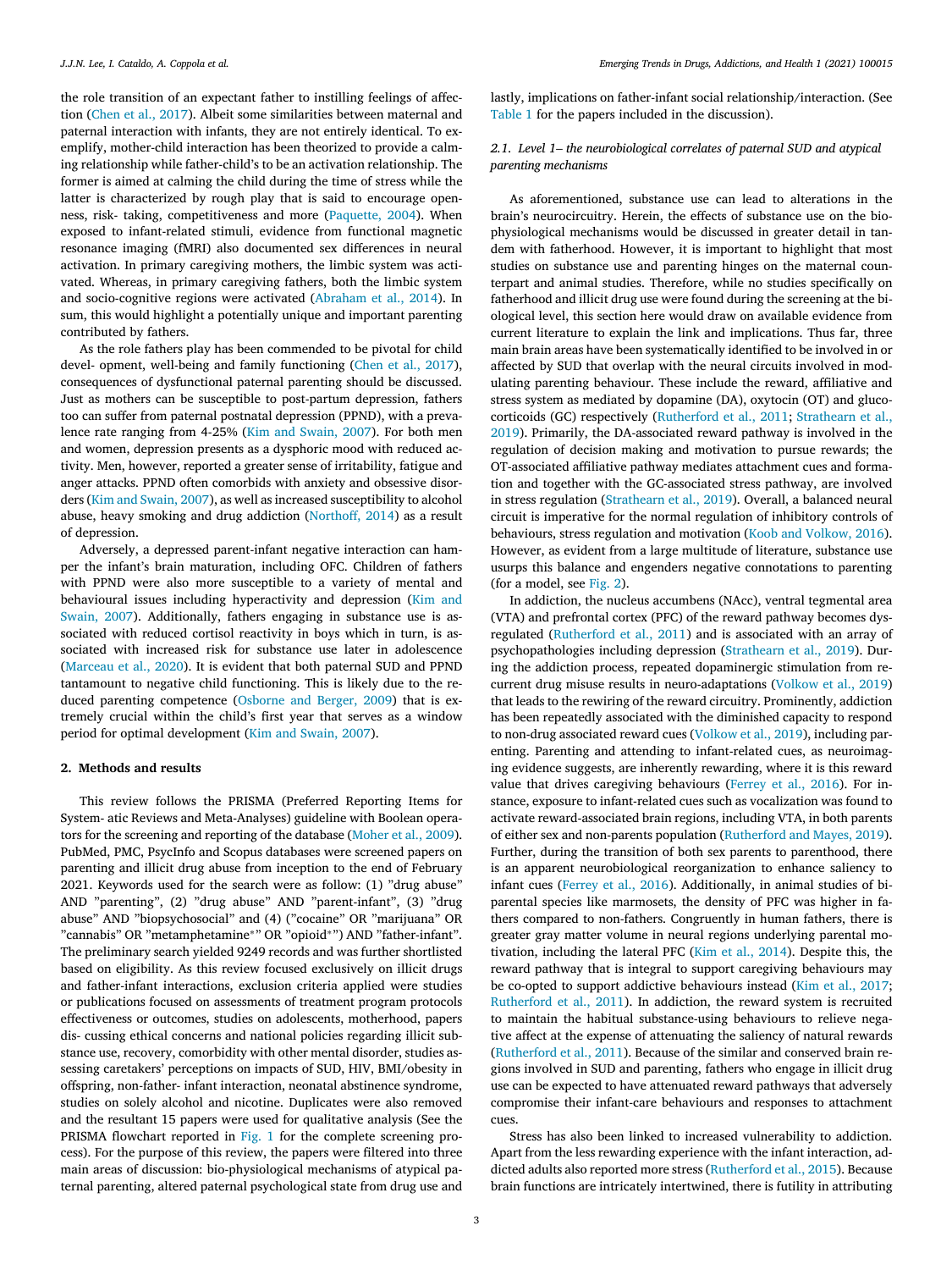# <span id="page-3-0"></span>Keywords: ["drug abuse" AND "parenting"] - ["drug abuse" AND "parent-infant"] - ["drug abuse" AND "biopsychosocial"] - ["cocaine" OR "marijuana" OR "MDMA" or "opioid" AND "father-infant"]



Database screening conducted on February 28th, 2021

# **Table 1**

List of papers included in the review.

| n              | Article                             | Type        | N   | ChildAge        | Drug                           |
|----------------|-------------------------------------|-------------|-----|-----------------|--------------------------------|
| 1              | Eskandari N. et al, 2019            | empirical   | 572 | $0-12$ mo       | ns                             |
| $\overline{2}$ | DybaJ, et al, 2019                  | qualitative | 8   | $0-5y$ o        | met                            |
| 3              | Smith Stover C. & Coates E., 2016   | empirical   | 24  | $<7$ yo         | ns.                            |
| 4              | Smith Stover C. & Kiselica A., 2016 | empirical   | 79  | 3 yo            | cann, coc, hal                 |
| 5              | Smith Stover C. & Kiselica A., 2014 | empirical   | 132 | $2-6$ yo        | cann, coc, opi, hal, inh, amph |
| 6              | Herland M.D. et al, 2014            | qualitative | 15  | $<$ 18 $(ns)$   | ns.                            |
| 7              | Smith Stover C. et al, 2013         | empirical   | 86  | $2-6y$ o        | cann, coc                      |
| 8              | Smith Stover C. et al, 2012a        | empirical   | 126 | $<$ 18 $(ns)$   | cann, coc, opi                 |
| 9              | Smith Stover C. et al, 2012b        | empirical   | 87  | $<$ 18 $(ns)$   | cann, coc, opi                 |
| 10             | Smith Stover C.& Spink A. 2012      | qualitative | 40  | $2-6y$ o        | cann, coc, opi, pcp            |
| 11             | Brown J.A. & Teichman M., 2012      | qualitative | 3   | 8mo-17yo        | met                            |
| 12             | Garrusi S. et al., 2011             | qualitative | 35  | 2y <sub>o</sub> | opi                            |
| 13             | Harvey E. et al., 2011              | empirical   | 126 | $3-4yO$         | ns                             |
| 14             | Rhodes T. et al., 2010              | qualitative | 14  | $6mo-18$ yo     | coc,opi                        |
| 15             | McMahon T.J. et al., 2007           | empirical   | 50  | $<$ 18 $(ns)$   | cann, coc, opi                 |

LEGEND:  $N =$  number of fathers involved in the study; **mo** = months old; **yo** = years old; **ns** = non specified; **amph** = amphetamines; **cann** = cannabis; **coc** = cocaine; **hal** = hallocinogens; **inh** = inhalants; **met** = metamphetamines; **opi** = opiates; **pcp** = phencyclidine.

consequences of SUD to parenting to any brain pathways in isolation. Indeed, both stress and reward circuitry do interact and dysregulation impedes optimal parenting [\(Rutherford](#page-8-0) and Mayes, 2017). In addiction, the reward pathway activation underscores the use of drugs. Meanwhile, the stress pathway underscores the drug withdrawal associated distress and a bidirectional relationship exists between stress-related symptomatology and substance use. For instance, cocaine use, as motivated by the reward pathway, acutely activates the hypothalamic-pituitary-adrenal (HPA) axis of the stress regulatory system. Changes in the VTA activity and DA release from NAcc, induced by cocaine consumption, are dependent on the stress hormones, corticotrophin-releasing factor and corticosterone, which modulates NAcc sensitivity to DA. In acute withdrawal, however, HPA reactivity becomes elevated and persists even during protracted abstinence [\(Rutherford](#page-8-0) et al., 2011). On the arrival of newborns and parenting, both are associated with a certain level of stress that is irrespective of the clinical and non-clinical populations of SUD of either sex. However, studies on mothers found such stress to be significantly

enhanced in substance abusers which may suggest a maladaptive allosteric stress regulation that amplifies stress cues (Rutherford et al., 2011). [Simultaneously,](#page-8-0) neuroimaging evidence has documented an appreciable overlap in the neural correlates of stress and drug cues within the corticostriatal limbic system [\(Sinha](#page-8-0) and Li, 2007). Taken together, this is insidious in perpetuating the vicious cycle for sustained substance use and relapse as an overlap in stress activation circuits with drugcraving cues facilitate relapse. Nonetheless, while no empirical studies have been conducted on the effects of SUD on fatherhood according to our search, variations departing from motherhood due to an attenuated stress system should be expected. This is due to the presence of sex differences in the drug-related stress system such as a significantly elevated HPA reactivity found in cocaine-dependent males compared to females (Fox and [Sinha,](#page-7-0) 2009).

Finally, the oxytocinergic affiliative pathway is involved in the processing of social cues including attachment but also interacts with NAcc of the reward pathway directly for increasing the perception of incen-

**Fig. 1.** PRISMA flowchart for search criteria and papers eligibility.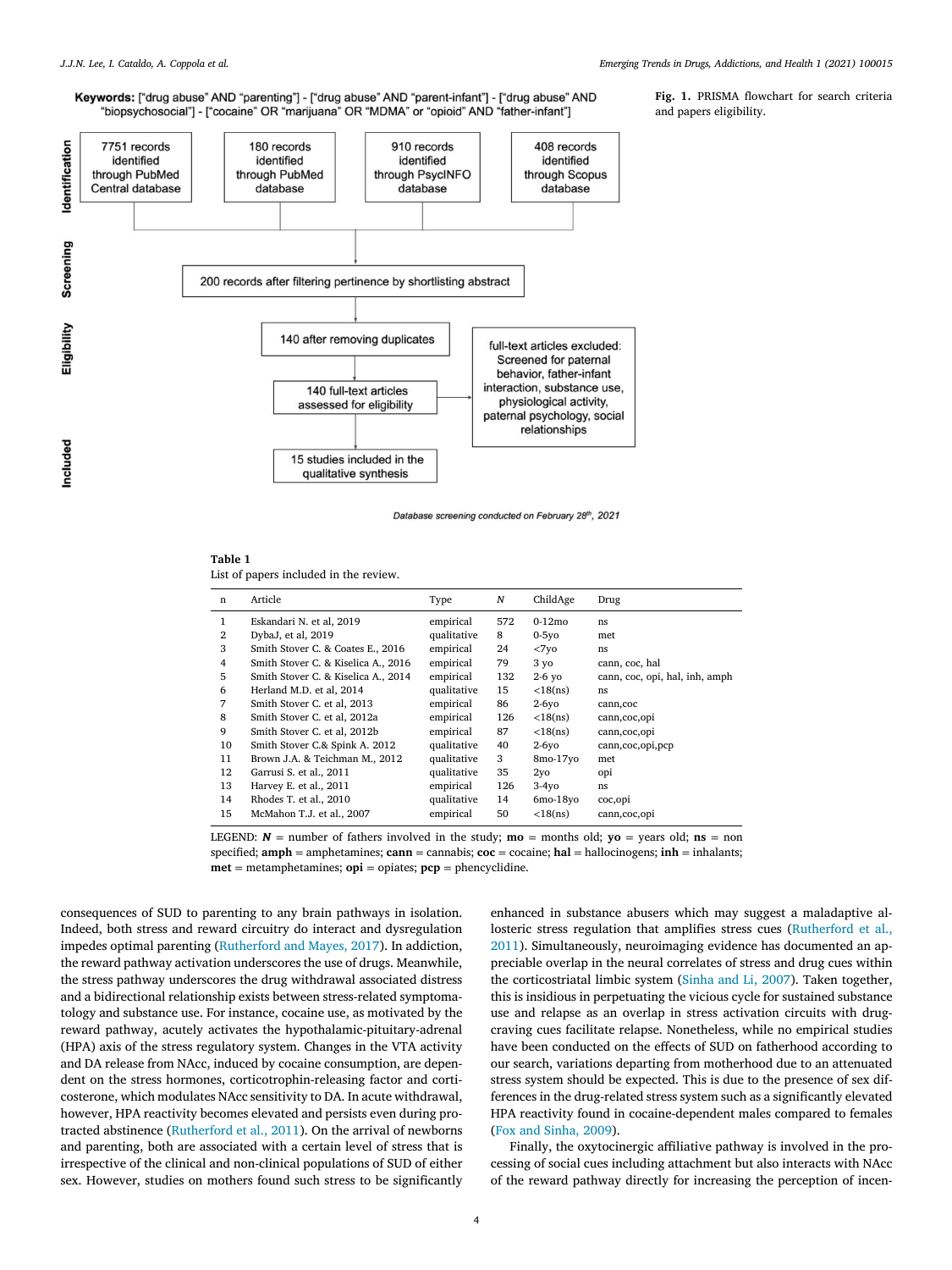<span id="page-4-0"></span>

**Fig. 2.** Model of the relationship between addiction and parenting adapted from [Rutherford](#page-8-0) et al. (2011) as presented in [Cataldo](#page-7-0) et al. (2019). In this model, addiction represents the dysregulation of stress and reward systems, both of which are adapted to support parenting. In the case of addiction, we propose that drug-induced brain changes result in the attenuation of the reward value of infant cues, which are replaced by a more stressful neurophysiological response. This stress response to infant cues may increase craving for drugs and promote drug-seeking and relapse in abstinent fathers, thus perpetuating a cycle of neglect.

tive values to infant cues [\(Ferrey](#page-7-0) et al., 2016). Generally, the presence of a low functioning OT receptor allele is linked to a lower postpartum maternal sensitivity. However, cocaine consumption too, during pregnancy, can depress OT level that is tied to higher stress perception [\(Rutherford](#page-8-0) et al., 2011) and social deficits [\(Strathearn](#page-8-0) et al., 2019). Subsequently, this impedes the development of secure parent-child attachment and hampers the synchronous, sensitive and/ or responsive aspects of caregiving that in turn, also blunts the salivary OT levels in infants. Overall, SUD has been significantly associated with an insecure parent-infant attachment which is also unsurprising due to the inadequate caregiving provided by these parents [\(Strathearn](#page-8-0) et al., 2019). Within father-infant interaction, fathers too, have OT levels that are comparable to mothers within the first few months of parenthood. Furthermore, OT administration was found to enhance neural activation of the reward pathways when fathers viewed images of their biological child [\(Witte](#page-8-0) et al., 2019). Within a sampled population of both males and females that are ketamine-dependent, depreciable levels of OT were found compared to healthy controls [\(Huang](#page-7-0) et al., 2018). Likewise, while there is a gap in literature relating to fatherhood, a potential link can be drawn here from the studies above. That is, oxytocin is equally important for modulating father-infant but drug use can dysregulate this affiliative pathway that thereby becomes detrimental.

Beyond the neurobiological approach, genetics also present a substantial risk factor that can be cross-generational which applies to both men and women. Genetic studies on SUD found drug addiction to be one of the most heritable psychiatric disorders. For instance, the heritability estimates of cocaine in both men and women are 79% and 65% respectively [\(Pierce](#page-8-0) et al., 2018). Although the specific genes that underlie this variance may remain elusive since genome-wide association studies (GWASs) require a large sample size for statistical power, some candidate single nucleotide polymorphisms (SNPs) in genes like dopamine  $\beta$ −hydroxylase have been identified. Besides the heritability of these SUD-vulnerable genes, repeated substance use in fathers can instigate changes to the sperm epigenome that produce intergenerational effects. To investigate the effects of paternal cocaine consumption on offspring, murine models of addiction have been used, providing unanimous sup-

port that paternal SUD influences offspring's reward processing ability, cognitive processes and proclivity to seek drugs [\(Pierce](#page-8-0) et al., 2018).

# *2.2. Level 2–influence of SUD on paternal psychological state*

The psychological level would encompass the discussion of the emotional, behavioural and cognitive aspects of the impacts of SUD on fathering. Through the screening, 14 articles were found to fit the requirements that could explain the psychological states of drug-abusing fathers. General themes uncovered were the dysfunctional emotional expressivity, compromised mental states/ cognition and abuse/neglect.

Cognitively, while fathers expressed their desires to fulfil their parental roles and remain attached to their child, their efforts are often [compromised](#page-7-0) by substance use [\(Gilchrist](#page-7-0) et al., 2012; Herland et al., 2015; Stover et al., [2012b\)](#page-8-0). One such was established in a methamphetamine use study where a father expressed sadness and the desire to reconnect with his child whom he is no longer in contact with [\(Dyba](#page-7-0) et al., 2019). For first-time fathers especially, paternal adaptation is essential for facilitating the assumption of parental responsibilities and perception of parental development, which is disrupted in the case of substance use [\(Eskandari](#page-7-0) et al., 2019). This is unsurprising due to the attenuated OT-associated affiliative pathway that is imperative for attachment formation and caregiving behaviours as discussed. In opioiddependent fathers, they have limited conceptions of their parental roles and hold poorer views on their fathering practices. For these fathers who are concerned about their fatherhood, they experienced greater symptoms of depression than fathers at similar severity for drug abuse, who remained unperturbed [\(Stover](#page-8-0) et al., 2012b). Similarly, even when these fathers are aware of the potential impacts of their substance use on their child, they may rationalize their addiction as within the norms and having provided sufficient parenting support. This is evident from a qualitative account of a heroin-addicted father who claimed was able to maintain an outward appearance of normalcy and having covered the child's basic needs [\(Rhodes](#page-8-0) et al., 2010). Nonetheless, it is critical to highlight that a child's welfare is more than ensuring the coverage of one's basic needs like food but also entails the availability of parental presence for support. More generally, paternal substance use is associated with greater [self-reported](#page-7-0) lax parenting practices (Harvey et al., 2011) since the cognitive capacity to think and care for the child is undermined [\(Gilchrist](#page-7-0) et al., 2012). While they feel guilt, this perceived guilt is not necessarily related to their substance abusing behaviours but tended towards failing their role as a strong provider for their child. Additionally, they hold misguided parenting practices that are biased towards anger and hostility [\(Gilchrist](#page-7-0) et al., 2012) that is in part, a consequence of emotional dysregulation. This is accompanied by the high rates of co-occurrence with intimate partner violence (IPV) ranging between 40-50% [\(Stover](#page-8-0) et al., 2013). Relatedly, IPV-SUD co-occurrence increases the risk for harsher parenting practices like intrusion and this relationship is mediated by the addict's degree of hostility. That is, a higher hostility level increases the likelihood to engage in substance use that perpetuates as a risk for both IPV and poorer parenting practices (Stover and [Kiselica,](#page-8-0) 2015).

For substance-abusing fathers, numerous studies have detailed the profound emotional dysregulation that proves detrimental to parenting outcomes. For these fathers, they struggle to regulate their negative affect which is instead, often heightened and may interfere with problem-solving processes that lead to maladaptive strategies [\(Gilchrist](#page-7-0) et al., 2012). Often than not, alexithymia is common among drug abusers, characterized by deficits in identifying and expressing emotions [\(Gilchrist](#page-7-0) et al., 2012). Indeed, this has been reported in some that substance-abusing fathers experienced difficulties in expressing and communicating their emotions across to their family counterparts [\(Eskandari](#page-7-0) et al., 2019; [Garrusi](#page-7-0) et al., 2011). Despite so, some fathers may attempt to shield their children away from their negative affect like striving to contain their angry feelings or stay away from the children [\(Gilchrist](#page-7-0) et al., 2012). Relatedly, reflective functioning (RF), the abil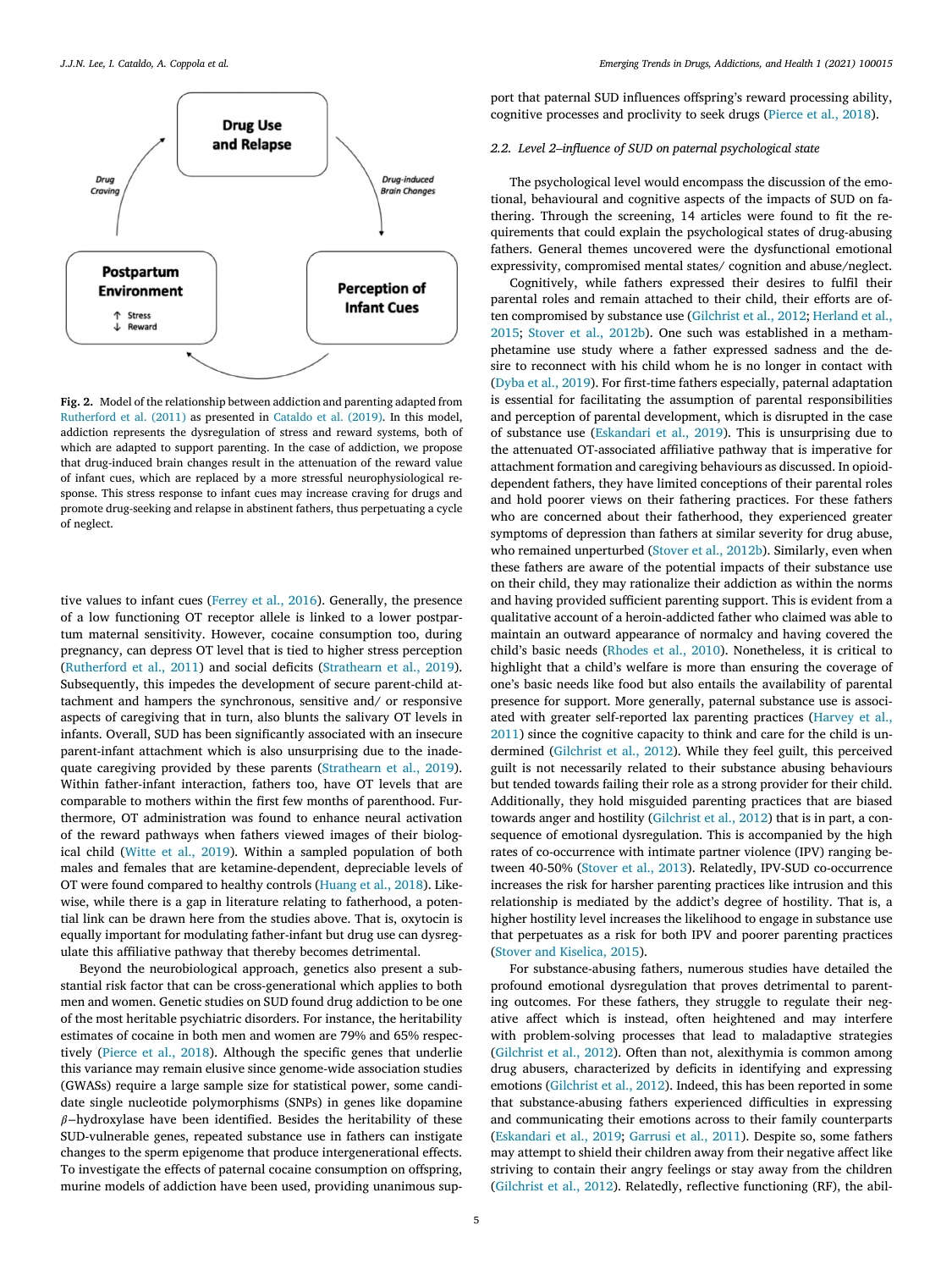ity to understand the mental state of self and others, has been identified in maternal studies to be vital for developing healthy attachment and interpersonal relationships with the child (Stover and [Kiselica,](#page-8-0) 2014). Within non-clinical populations, mothers in general tend to score higher on RF while approximately half the fathers examined displayed deficient RF ability (Stover and [Kiselica,](#page-8-0) 2014). However, substance use can impair RF due to the emotional dysregulation that impedes perception of other's mental states. Contrary to maternal studies, RF was not predictive of paternal parenting behaviours, both self-reported or observed (Stover and [Coates,](#page-8-0) 2016; Stover and [Kiselica,](#page-8-0) 2014), suggesting father's RF capacity to be less critical for modulating parenting behaviours.

Of fathers abusing drugs, their psychological states are also subparred compared to healthy controls. While healthy fathers generally perceive providing parental care as rewarding, SUD fathers experience greater parenting stress and lower satisfaction [\(Gilchrist](#page-7-0) et al., 2012; Stover et al., [2012b\)](#page-8-0). This is in light due to the attenuated stress response system that enhances stress perception as explained at the biological level. The stress, combined with maladaptive coping strategies, instigate the perpetuating use of drugs to mitigate stress and negative affect. Furthermore, substance use often comorbid with depression and/ or polysubstance dependence (Stover et al., [2012b\)](#page-8-0). The hostility and negativity directed towards a child as a result of substance abuse can be mediated by the presence of a depressive [psychological](#page-8-0) state (Stover et al., 2012a) whereby the depressive symptoms increase risk for these negative father-infant interactions [\(Harvey](#page-7-0) et al., 2011), congruent to findings on the maternal counterpart.

# *2.3. Level 3–the social environment modulating the social dynamics central to SUD fathers*

In accordance with the gene by environment contrive, aside from the genetic influence as highlighted at the biological level, the environment (including social environment) is also essential in accounting for the risk and onset of SUD. The social implications are important as most men engaging in substance use, including IPV, are father figures who also continued to maintain [relationship](#page-8-0) with their wife and child (Stover and Coates, 2016). Herein, the perspective of men engaging in substance use on their fatherhood and relationship with their parents will also be documented.

Traditionally, fathers were notion to be breadwinners while mothers as primary caretakers for the family. However, such conceptions have long been shifted and fathers are expected to be equally involved in nurturing the child [\(Herland](#page-7-0) et al., 2015). Regardless, evidence construed on the involvement of both parents on child development and outcome as significant and enduring. Of current fathers engaging in substance use, their risks for SUD are partly related to the social vulnerabilities experienced during their childhood and most were indicted for crimes. In support, when substance-abusing fathers share their experience of fatherhood, their recount is often diverted to their emotionally unsettled, difficult [relationships](#page-7-0) with their parents during childhood (Herland et al., 2015). For most, while the relationship with their biological mothers was positive, their biological fathers were often described as alcoholic and relationships were generally impaired. Many drug-abusing fathers also confirmed a history of experiencing child abuse and neglect by their biological fathers [\(McMahon](#page-8-0) et al., 2007). Furthermore, the biological fathers who co-engaged in drug abuse and IPV significantly perpetuated this pattern of behaviours in men [\(Stover](#page-8-0) et al., 2013). In a manner of rippling effects from childhood experiences to adult parenting skills, experience of child security is connected to confidence in parenting skills while severe adjustment issues create parenting uncertainty [\(Herland](#page-7-0) et al., 2015).

Even after controlling for psychiatric comorbidities, substance use presented a unique contribution to maladaptive parenting practices, even in fathers [\(Harvey](#page-7-0) et al., 2011). Often, substance use is associated with less child [engagement](#page-7-0) [\(Eskandari](#page-7-0) et al., 2019; Gilchrist et al., 2012), lower father-child interaction quality (i.e hostility, aggressiveness and neglect) [\(Harvey](#page-7-0) et al., 2011; Stover and [Kiselica,](#page-8-0) 2015), reduced family cohesion [\(Stover](#page-8-0) et al., 2013) and more dyadic tension (Stover and [Coates,](#page-8-0) 2016). Estrangement with the family can be due to the difficulties in expressing emotions by addicted fathers. Furthermore, marital satisfaction that is critical for predicting paternal adaptation is often dampened by acts of substance use and can adversely affect the father-infant attachment [\(Eskandari](#page-7-0) et al., 2019). However, while a link between paternal attachment and RF was suggested, one study found that RF was not predictive of the attachment style in both parent-child and romantic dyads, with a caveat that some items derived from the attachment scale of the parenting relationship questionnaire (PRQ) can be [simultaneously](#page-8-0) associated to both high and low RF (Stover and Kiselica, 2014).

Furthermore, co-occurrence of IPV is a common social consequence of substance use [\(Stover](#page-8-0) et al., 2013) which is also linked to the increased risk for child maltreatment (Stover and [Kiselica,](#page-8-0) 2015). Reasons perpetuating engagement in IPV is partly due to the misguided worries for the child that is deflected towards the intimate partner verbally and physically [\(Gilchrist](#page-7-0) et al., 2012). Additionally, a subgroup of IPV was associated to having an avoidant attachment style with their romantic partners and mediated the effects on the negative parenting practices [\(Stover](#page-8-0) et al., 2013). Despite the abuse, women tend to remain in or resume the violent relationship upon leaving shelters for domestic violence (Stover and [Coates,](#page-8-0) 2016). Nonetheless, on the impact of child development, there is substantial evidence supporting the deleterious effects of substance use and IPV. The co-occurrence is tied to poorer coparenting practices and more hostile parenting approaches compared to fathers with substance use alone [\(Gilchrist](#page-7-0) et al., 2012). This is mediated by hostility levels to engage in confrontational coping styles to resolve interpersonal conflicts (Stover and [Kiselica,](#page-8-0) 2015), as well as displaying avoidant attachment behaviours and difficulties in regulating affect [\(Gilchrist](#page-7-0) et al., 2012). Notably, the severity of both IPV and substance use can result in the child's withdrawal from interacting with the fathers. This may underlie a defense mechanism to avoid being a target for the father's violent tendencies and uncertainties about the triggers for such aggression (Stover and [Coates,](#page-8-0) 2016).

Despite complications in the familial relationships as described above, SUD fathers reported attempts to limit the damage of their substance use on family via efforts to maintain normalcy, prevent disruption and create a safety net of support for the family (e.g. transfer of legal guardianship) [\(Rhodes](#page-8-0) et al., 2010). Despite the ongoing substance use, most fathers were present at the time of childbirth, attempted to provide financial support [\(McMahon](#page-8-0) et al., 2007) and viewed distancing themselves from their child as a solution [\(Herland](#page-7-0) et al., 2015). In addition, regardless of their aggression status, the time spent with their children was not significantly different [\(Gilchrist](#page-7-0) et al., 2012). While fatherhood in relation to SUD is generally characterized as negative, it appears that the fathering capacity is not entirely incapacitated as evident from the discourse of some SUD fathers. For example, one identified his fatherhood to be extensively supported by the wife's efforts in caring and protecting the child which, albeit limited paternal achievements, enabled him to continue to provide for the family. In another discourse, while the father was unable to provide care regularly, he remained emotionally involved with his child [\(Herland](#page-7-0) et al., 2015). Therefore, unconventional parenting or co-parenting methods can rescue the fragility of these familial social relationships, that are potentially impaired in SUD, to a certain extent.

# **3. Bidirectional effects of paternal SUD and infants**

Thus far, the consequences of SUD on fatherhood interactions with infants have been discussed with reference to the biopsychosocial model. However, the above portrayed mainly a unidirectional effect of paternal SUD on the infants where in essence, it is also paramount to highlight the bidirectionality between the two. Within the purview of paternal SUD on infant outcomes, it is ubiquitously known that paternal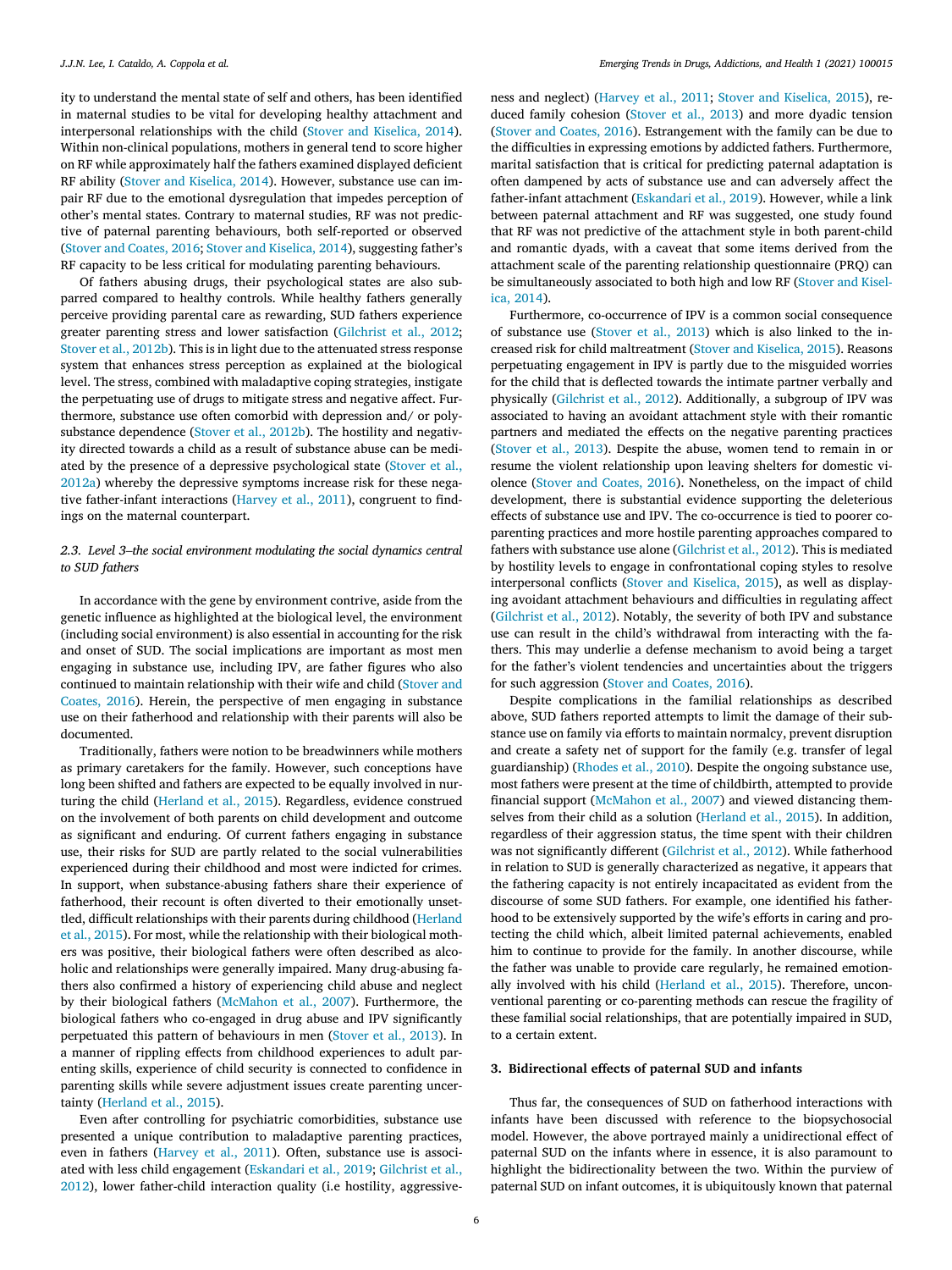SUD is generally damaging. However, the associated consequences on a child's psychosocial development remain understudied and data are often extrapolated from existing literature on paternal alcohol dependence [\(McMahon,](#page-8-0) 2013). This warrants some caution as there are important differences between alcohol and drug use that may be overlooked, in line with the argument as posited by Hogan [\(1998\).](#page-7-0)

Nonetheless, child maltreatment is a particular area of concern for parents with SUD. This is unsurprising given that children of parents with drug abuse issues are three times more likely to be abused or neglected [\(Lander](#page-7-0) et al., 2013). Moreover, men who engage in substance use are far more likely to marry earlier and to spouse with psychiatric problems, including SUD [\(McMahon,](#page-8-0) 2013) or even, introduce substance use to the spouse, where women then have the tendency for uncontrolled escalation of use [\(Guterman](#page-7-0) and Lee, 2005). This is aggravating given the association of paternal substance use to maternal's, both of which contribute to the risk for child [maltreatment](#page-7-0) (Guterman and Lee, 2005). Generally, research posits that children exposed to abuse and neglect are more likely to manifest externalizing disorders (e.g. impulsivity) and internalizing disorders (e.g. social withdrawal) respectively, as well as heightened risk for engaging in substance use themselves. In more severe cases, the child could be taken into custody or the transfer of guardianship for protection [\(Lander](#page-7-0) et al., 2013).

Additionally, paternal substance use places the family at risk for dysfunc tion, precipitating IPV, marital dissatisfaction, compromised co-parenting practices and more [\(Gruber](#page-7-0) and Taylor, 2006, [McMahon,](#page-8-0) 2013). In compromised family settings where marital conflicts are common, men tend to withdraw from children [\(McMahon,](#page-8-0) 2013) which reduces father-infant/child interactions. Paternal unavailability is also marked by their drug-associated incapacitation, serving jail term or in treatment [\(Gruber](#page-7-0) and Taylor, 2006). Together with a neurophysiologically attenuated system in SUD fathers, it impedes the healthy development of a child's attachment style. According to the classical and renowned attachment theory, attachment is developed within the infant's first years [\(Bowlby,](#page-7-0) 1973; Egeland and Sroufe, 1981). The early [caregiver-child](#page-7-0) attachment styles developed has enduring influences across one's entire life-span, ranging from subsequent relationship patterns [\(Banse,](#page-7-0) 2004; Kane et al., [2007\)](#page-7-0) to perception of self (Lee and [Hankin,](#page-7-0) 2009; Park et al., [2004\)](#page-8-0) to vulnerabilities for a host of physiological and psychological disorders [\(Feeney,](#page-7-0) 2000; [Mikulincer](#page-8-0) and Shaver, 2012). Briefly, a quality parent-child interaction paves the development for healthy, secure attachment or otherwise insecure attachment (anxious/ avoidant) under sub-optimal caregiving environment. Because the attachment system is intricately built on the reciprocal parent-infant dyad interactions, paternal unavailability can infringe on the development of a healthy, secure attachment [\(Lander](#page-7-0) et al., 2013), thereby placing the child on a higher prospect for insecure attachment-associated adversity (e.g. depression, low selfworth, maladaptive role expectations).

Conversely, infants can influence the status of paternal SUD. Indirectly, although fatherhood is generally perceived as rewarding, the period of expectant for incoming newborns and postnatally are usually stressful, especially for first-time fathers. The transition to fatherhood represents a significant source of stress which entails taking up new responsibilities as a fatherly figure, experiencing changes in family patterns with existing members and balancing activities. More critically, time management was a critical factor for most first-time fathers, wherein they have to reprioritize and make trade-offs between family, work, personal relationships and activities. Notably, the first 12 weeks postpartum is most challenging where newborns require roundthe-clock care, have irregular biological clock, along with frequent, incessant infant cries. Yet, there may be reduced maternal support from mothers recovering from parturition, accompanied by inept paternal care for new, inexperienced fathers (St John et al., [2005\)](#page-8-0). Nonetheless, in non-clinical population of fathers, the pattern of distress declines steadily by the fourth month post-partum, where fatherhood concerns begin to resolve. However, those failing to adjust due to underestimation

about their expected role and infant care, remain distressed (Buist et al., 2003) which serves as a [precipitant](#page-7-0) for SUD onset or relapse (Gruber and Taylor, 2006).

However, a silver lining for fatherhood is the powerful motivation for drug abstinence in the best interest of the child [\(S¨oderstr¨om](#page-8-0) and MED, 2013), where most parents reflect on the undue harm on the child and engage in damage limiting strategies [\(Rhodes](#page-8-0) et al., 2010). Of note, children of age 6 to 11 were notion to be particularly incentive for parental drug abstinence in women due to their role expectations of a "good mother". Similarly, findings from a paternal study too reported children as a reason for withdrawing from drug use and persevering abstinence [\(Garrusi](#page-7-0) et al., 2011). Moreover, the role of fatherhood may uniquely influence SUD severity where a higher degree of father-child [involvement](#page-8-0) was associated with lower addiction severity (Stover et al., 2012a). How infants can influence paternal SUD can be exemplified in one discourse by an addicted father as follows: "When you get money and the first things you think of is buying diapers and toilet paper, and not how many doses you can get..." [\(S¨oderstr¨om](#page-8-0) and MED, 2013). While these present a window for positive change, many addicted parents lack the schematic contrive of a good parenting model and are further challenged by the need to learn to regulate their mental state and affect without reliance on substances [\(Gruber](#page-7-0) and Taylor, 2006; [S¨oderstr¨om](#page-8-0) and MED, 2013). Therefore, motivations itself may be inadequate for change which could explain the ongoing substance use in most SUD parenthood desiring change, thereby necessitating specific interventions to overcome inadequacies.

# **4. Discussion and conclusion**

SUD is a crippling disorder that is strongly influenced by the complex biopsychosocial interactions between the pharmacological effects of illicit drugs, individual vulnerability for SUD (e.g. genetics) and other socio-environmental contributing factors [\(Volkow](#page-8-0) et al., 2019), having significant negative repercussions on the self and family. In this context, the intersection of SUD and parenting behaviours, through shared pathways, is gaining increasing attention. For instance, a recent review on illicit drug use on motherhood [\(Cataldo](#page-7-0) et al., 2019) highlighted the severity of maternal SUD on infant outcomes at the biological, psychological and social level. However, fathers too, play a critical and unique role in child development and the present review articulated for the first time the effects of illicit drug use on the paternal interactions with infants according to a biopsychosocial model.

Firstly, it was found that there are overlapping neurobiological pathways involved in the maintenance of addiction and parenting, mainly central to the reward, affiliative and stress regulatory brain areas. Current evidence is mainly synthesized from maternal and animal studies but available evidence from paternal counterparts suggest some shared similarities and unique differences with SUD motherhood. On the psychological level, paternal substance use impairs fathers' emotional regulation, generates vulnerable mental states that contribute to the negative parenting practices. Finally, while these fathers expressed their desire to fulfil the role of a good father, most experienced childhood adversity or attenuated brain systems from their current substance use that undermined caregiving efforts. In turn, the father-child interaction is characterized more by withdrawal and aggression with high co-occurrence rates for child maltreatment and IPV.

While the implications of paternal SUD and fatherhood from the current state of the art has been synthesized to provide more comprehensive insights, some noteworthy caveats about the existing literature should be highlighted. Foremost, the term "parenting" commonly refers to the mother-child dyad. However, this is an obsolete perspective that undermines the paternal contributions. This is more so when assessed in conjunction with the topic on SUD where evidently, only 15 articles that fitted the requirements of this review screening were found, thereby communicating that the perspective on father- hood has been woefully neglected thus far. Most data were extrapolated and generalized from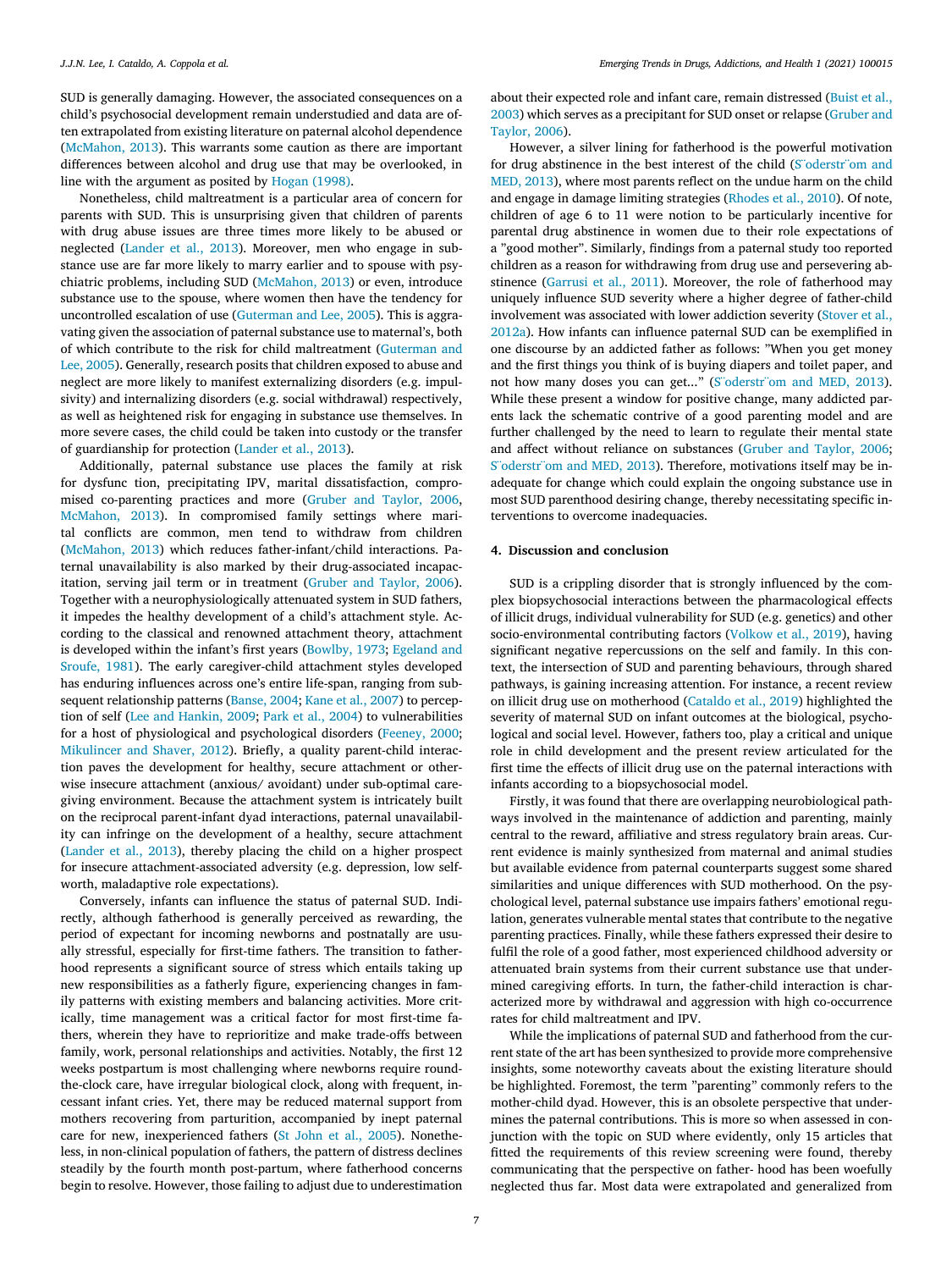<span id="page-7-0"></span>maternal studies or studies of paternal alcohol dependence. However, one should be cautioned of the issue of overgeneralization. For one, fathering practices have certain dissimilar properties to that of mothering and the important alcohol-drug differences may be overlooked. Additionally, most studies on paternal SUD were qualitative in nature. Secondly, the transition to fatherhood can be equally stressful, especially during the first year from postpartum. Fathers too can experience PPND and is becoming an increasing phenomenon that can serve as a potential trigger for the onset or relapse of substance use in the vulnerable population of fathers. Yet, there were less emphasis in research on men compared to women where the entity of research on postpartum syndrome was focused almost exclusively on mothers. Lastly, it is possible that polydrug use could constitute a more severe case of SUD that results in more grievous consequences for the parent-child dyad. However, exploration of the influence of polydrug consumption remains limited.

In retrospect, SUD is a disorder that has intergenerational consequences and can impair the optimal development of the child through three constructs: biological, psychological and social. The following factors discussed could potentially better inform the formulation of interventions and therapies targeted to rescue or restore dysfunctional fatherinfant dyad relationships. While the current state of knowledge on paternal SUD and fatherhood has been reflected here, it also captured the prominent gaps in the literature. This necessitates the collective efforts of researchers/authors to shed light on this issue and bring more focus towards paternal contributions.

Finally, the potential use of new emerging substances and their interaction with other compounds make this scenario even more alarming.

### **Funding**

This study was supported by the Nanyang Assistant Professor 2015 Start- up Grants program funded by Nanyang [Technological](https://doi.org/10.13039/501100001475) University (G.E., NTU NAP SUG 2015).

## **Declaration of Competing Interest**

The authors declare that the research was conducted in the absence of any commercial or financial relationships that could be construed as a potential conflict of interest.

### **CRediT authorship contribution statement**

**Jovin Jie Ning Lee:** Investigation, Writing – original draft, Writing – review & editing. **Ilaria Cataldo:** Conceptualization, Methodology, Investigation, Writing – review & editing, Visualization. **Aurora Coppola:** Conceptualization, Writing – review & editing. **Ornella Corazza:** Supervision, Writing – review & editing. **Gianluca Esposito:** Conceptualization, Writing – review & editing, Supervision, Funding acquisition.

# **References**

- [Abraham,](http://refhub.elsevier.com/S2667-1182(21)00013-1/sbref0001) E., [Hendler,](http://refhub.elsevier.com/S2667-1182(21)00013-1/sbref0001) T., [Shapira-Lichter,](http://refhub.elsevier.com/S2667-1182(21)00013-1/sbref0001) I., [Kanat-Maymon,](http://refhub.elsevier.com/S2667-1182(21)00013-1/sbref0001) Y., [Zagoory-Sharon,](http://refhub.elsevier.com/S2667-1182(21)00013-1/sbref0001) O., [Feldman,](http://refhub.elsevier.com/S2667-1182(21)00013-1/sbref0001) R., 2014. Father's brain is sensitive to childcare [experiences.](http://refhub.elsevier.com/S2667-1182(21)00013-1/sbref0001) Proc. Natl. Acad. Sci. 111 (27), 9792–9797.
- American Psychiatric Association (2020). What is a Substance use Disorder?
- American Psychiatric Association and others (2013). *Diagnostic and Statistical manual of Mental Disorders (DSM-5®)*. American Psychiatric Pub.
- [Arria,](http://refhub.elsevier.com/S2667-1182(21)00013-1/sbref0004) A.M., [Mericle,](http://refhub.elsevier.com/S2667-1182(21)00013-1/sbref0004) A.A., [Meyers,](http://refhub.elsevier.com/S2667-1182(21)00013-1/sbref0004) K., [Winters,](http://refhub.elsevier.com/S2667-1182(21)00013-1/sbref0004) K.C., 2012. Parental [substance](http://refhub.elsevier.com/S2667-1182(21)00013-1/sbref0004) use impairment, parenting and substance use disorder risk. J. Subst. Abuse Treat. 43 (1), 114–122.
- [Banse,](http://refhub.elsevier.com/S2667-1182(21)00013-1/sbref0005) R., 2004. Adult attachment and marital satisfaction: evidence for dyadic configuration effects. J. Soc. Pers. [Relationships](http://refhub.elsevier.com/S2667-1182(21)00013-1/sbref0005) 21 (2), 273–282.
- [Becker,](http://refhub.elsevier.com/S2667-1182(21)00013-1/sbref0006) J.B., [McClellan,](http://refhub.elsevier.com/S2667-1182(21)00013-1/sbref0006) M.L., [Reed,](http://refhub.elsevier.com/S2667-1182(21)00013-1/sbref0006) B.G., 2017. Sex [differences,](http://refhub.elsevier.com/S2667-1182(21)00013-1/sbref0006) gender and addiction. J. Neurosci. Res. 1-2 (95), 136–147.
- [Bornstein,](http://refhub.elsevier.com/S2667-1182(21)00013-1/sbref0007) M.H., 2012. Cultural [approaches](http://refhub.elsevier.com/S2667-1182(21)00013-1/sbref0007) to parenting. Parenting 12 (2-3), 212–221.
- Bowlby, J. (1973). Attachment and loss: Volume II: Separation, anxiety and anger. In *Attachment and Loss: Volume II: Separation, Anxiety and Anger*, pages 1–429. London: The Hogarth Press and the Institute of Psycho-Analysis.
- [Buist,](http://refhub.elsevier.com/S2667-1182(21)00013-1/sbref0009) A., [Morse,](http://refhub.elsevier.com/S2667-1182(21)00013-1/sbref0009) C.A., [Durkin,](http://refhub.elsevier.com/S2667-1182(21)00013-1/sbref0009) S., 2003. Men's adjustment to fatherhood: [implications](http://refhub.elsevier.com/S2667-1182(21)00013-1/sbref0009) for obstetric health care. J. Obstetr., Gynecol., Neonatal Nurs. 32 (2), 172–180.
- [Cataldo,](http://refhub.elsevier.com/S2667-1182(21)00013-1/sbref0010) I., [Azhari,](http://refhub.elsevier.com/S2667-1182(21)00013-1/sbref0010) A., [Coppola,](http://refhub.elsevier.com/S2667-1182(21)00013-1/sbref0010) A., [Bornstein,](http://refhub.elsevier.com/S2667-1182(21)00013-1/sbref0010) M.H., [Esposito,](http://refhub.elsevier.com/S2667-1182(21)00013-1/sbref0010) G., 2019. The influences of drug abuse on mother-infant interaction through the lens of the [biopsychosocial](http://refhub.elsevier.com/S2667-1182(21)00013-1/sbref0010) model of health and illness: a review. Front. Public Health 7, 45.
- [Chen,](http://refhub.elsevier.com/S2667-1182(21)00013-1/sbref0011) E.-M., Gau, [M.-L.,](http://refhub.elsevier.com/S2667-1182(21)00013-1/sbref0011) Liu, [C.-Y.,](http://refhub.elsevier.com/S2667-1182(21)00013-1/sbref0011) Lee, [T.-Y.,](http://refhub.elsevier.com/S2667-1182(21)00013-1/sbref0011) 2017. Effects of [father-neonate](http://refhub.elsevier.com/S2667-1182(21)00013-1/sbref0011) skin-to-skin contact on attachment: a randomized controlled trial. Nurs. Res. Pract. 2017.
- [Corazza,](http://refhub.elsevier.com/S2667-1182(21)00013-1/sbref0012) O., [Assi,](http://refhub.elsevier.com/S2667-1182(21)00013-1/sbref0012) S., [Simonato,](http://refhub.elsevier.com/S2667-1182(21)00013-1/sbref0012) P., [Corkery,](http://refhub.elsevier.com/S2667-1182(21)00013-1/sbref0012) J., [Bersani,](http://refhub.elsevier.com/S2667-1182(21)00013-1/sbref0012) F.S., [Demetro-](http://refhub.elsevier.com/S2667-1182(21)00013-1/sbref0012) vics, Z., [Stair,](http://refhub.elsevier.com/S2667-1182(21)00013-1/sbref0012) J., [Fergus,](http://refhub.elsevier.com/S2667-1182(21)00013-1/sbref0012) S., [Pezzolesi,](http://refhub.elsevier.com/S2667-1182(21)00013-1/sbref0012) C., [Pasinetti,](http://refhub.elsevier.com/S2667-1182(21)00013-1/sbref0012) M., et [al.,](http://refhub.elsevier.com/S2667-1182(21)00013-1/sbref0012) 2013. Promoting innovation and excellence to face the rapid diffusion of novel psychoactive substances in the eu: the outcomes of the rednet project. Hum. [Psychopharmacol.:](http://refhub.elsevier.com/S2667-1182(21)00013-1/sbref0012) Clin. Exp. 28 (4), 317–323.
- [Corazza,](http://refhub.elsevier.com/S2667-1182(21)00013-1/sbref0013) O., [Simonato,](http://refhub.elsevier.com/S2667-1182(21)00013-1/sbref0013) P., [Demetrovics,](http://refhub.elsevier.com/S2667-1182(21)00013-1/sbref0013) Z., [Mooney,](http://refhub.elsevier.com/S2667-1182(21)00013-1/sbref0013) R., van de [Ven,](http://refhub.elsevier.com/S2667-1182(21)00013-1/sbref0013) K., Roman-Urrestarazu, A., [Ra´cmolna´r,](http://refhub.elsevier.com/S2667-1182(21)00013-1/sbref0013) L., De [Luca,](http://refhub.elsevier.com/S2667-1182(21)00013-1/sbref0013) I., [Cinosi,](http://refhub.elsevier.com/S2667-1182(21)00013-1/sbref0013) E., [Santacroce,](http://refhub.elsevier.com/S2667-1182(21)00013-1/sbref0013) R., et [al.,](http://refhub.elsevier.com/S2667-1182(21)00013-1/sbref0013) 2019. The emergence of exercise addiction, body dysmorphic disorder, and other image-related [psychopathological](http://refhub.elsevier.com/S2667-1182(21)00013-1/sbref0013) correlates in fitness settings: a cross sectional study. PLoS One 14 (4), e0213060.
- [Crippen,](http://refhub.elsevier.com/S2667-1182(21)00013-1/sbref0014) C., [Brew,](http://refhub.elsevier.com/S2667-1182(21)00013-1/sbref0014) L., 2007. Intercultural parenting and the [transcultural](http://refhub.elsevier.com/S2667-1182(21)00013-1/sbref0014) family: a literature review. Fam. J. 15 (2), 107–115.
- [Dom,](http://refhub.elsevier.com/S2667-1182(21)00013-1/sbref0015) G., [Sabbe,](http://refhub.elsevier.com/S2667-1182(21)00013-1/sbref0015) B., [Hulstijn,](http://refhub.elsevier.com/S2667-1182(21)00013-1/sbref0015) W., Van Den [Brink,](http://refhub.elsevier.com/S2667-1182(21)00013-1/sbref0015) W, 2005. Substance use disorders and the orbitofrontal cortex: systematic review of behavioural [decision-making](http://refhub.elsevier.com/S2667-1182(21)00013-1/sbref0015) and neuroimaging studies. Br. J. Psychiatry 187 (3), 209–220.
- [Dores,](http://refhub.elsevier.com/S2667-1182(21)00013-1/sbref0016) A.R., [Carvalho,](http://refhub.elsevier.com/S2667-1182(21)00013-1/sbref0016) I.P., [Burkauskas,](http://refhub.elsevier.com/S2667-1182(21)00013-1/sbref0016) J., [Simonato,](http://refhub.elsevier.com/S2667-1182(21)00013-1/sbref0016) P., De [Luca,](http://refhub.elsevier.com/S2667-1182(21)00013-1/sbref0016) I., [Mooney,](http://refhub.elsevier.com/S2667-1182(21)00013-1/sbref0016) R., Ioannidis, K., [Gomez-Martinez,](http://refhub.elsevier.com/S2667-1182(21)00013-1/sbref0016) M., [Demetrovics,](http://refhub.elsevier.com/S2667-1182(21)00013-1/sbref0016) Z., [Abel,](http://refhub.elsevier.com/S2667-1182(21)00013-1/sbref0016) K.E., et [al.,](http://refhub.elsevier.com/S2667-1182(21)00013-1/sbref0016) 2021. Exercise and use of enhancement drugs at the time of the covid-19 pandemic: a multicultural study on coping strategies during self-isolation and related risks. Front. Psychiatry 12, 165.
- [Dyba,](http://refhub.elsevier.com/S2667-1182(21)00013-1/sbref0017) J., [Moesgen,](http://refhub.elsevier.com/S2667-1182(21)00013-1/sbref0017) D., [Klein,](http://refhub.elsevier.com/S2667-1182(21)00013-1/sbref0017) M., [Leyendecker,](http://refhub.elsevier.com/S2667-1182(21)00013-1/sbref0017) B., 2019. [Methamphetamine](http://refhub.elsevier.com/S2667-1182(21)00013-1/sbref0017) use in German families: parental substance use, parent–child interaction and risks for children involved. Subst. Use Misuse 54 (4), 583–591.
- [Egeland,](http://refhub.elsevier.com/S2667-1182(21)00013-1/sbref0018) B., [Sroufe,](http://refhub.elsevier.com/S2667-1182(21)00013-1/sbref0018) L.A., 1981. Attachment and early [maltreatment.](http://refhub.elsevier.com/S2667-1182(21)00013-1/sbref0018) Child Dev. 44–52 pages.
- [Eskandari,](http://refhub.elsevier.com/S2667-1182(21)00013-1/sbref0019) N., [Simbar,](http://refhub.elsevier.com/S2667-1182(21)00013-1/sbref0019) M., [Vedadhir,](http://refhub.elsevier.com/S2667-1182(21)00013-1/sbref0019) A., [Baghestani,](http://refhub.elsevier.com/S2667-1182(21)00013-1/sbref0019) A., [Momenyan,](http://refhub.elsevier.com/S2667-1182(21)00013-1/sbref0019) S., 2019. Related factors to paternal adaptation: a [cross-sectional](http://refhub.elsevier.com/S2667-1182(21)00013-1/sbref0019) study for first-time fathers. Iran. J. Nurs. Midwifery Res. 24 (1), 18.
- [Feeney,](http://refhub.elsevier.com/S2667-1182(21)00013-1/sbref0020) J.A., 2000. [Implications](http://refhub.elsevier.com/S2667-1182(21)00013-1/sbref0020) of attachment style for patterns of health and illness. Child. Care. Health. Dev. 26 (4), 277–288.
- [Ferrey,](http://refhub.elsevier.com/S2667-1182(21)00013-1/sbref0021) A.E., [Santascoy,](http://refhub.elsevier.com/S2667-1182(21)00013-1/sbref0021) N., [McCrory,](http://refhub.elsevier.com/S2667-1182(21)00013-1/sbref0021) E.J., [Thompson-Booth,](http://refhub.elsevier.com/S2667-1182(21)00013-1/sbref0021) C., [Mayes,](http://refhub.elsevier.com/S2667-1182(21)00013-1/sbref0021) L.C., Rutherford, H.J, 2016. Motivated attention and reward in [parenting.](http://refhub.elsevier.com/S2667-1182(21)00013-1/sbref0021) Parenting 16 (4), 284–301.
- Fox, [H.C.,](http://refhub.elsevier.com/S2667-1182(21)00013-1/sbref0022) [Sinha,](http://refhub.elsevier.com/S2667-1182(21)00013-1/sbref0022) R., 2009. Sex differences in drug-related stress- system changes: implications for treatment in [substance-abusing](http://refhub.elsevier.com/S2667-1182(21)00013-1/sbref0022) women. Harv. Rev. Psychiatry 17 (2), 103–119.
- [Garrusi,](http://refhub.elsevier.com/S2667-1182(21)00013-1/sbref0023) S., [Amirkafi,](http://refhub.elsevier.com/S2667-1182(21)00013-1/sbref0023) A., [Garrusi,](http://refhub.elsevier.com/S2667-1182(21)00013-1/sbref0023) B., 2011. [Experiences](http://refhub.elsevier.com/S2667-1182(21)00013-1/sbref0023) of drug dependent fathers in relation with their children: a qualitative study. Addict. Health 3 (1–2), 29.
- [Gilchrist,](http://refhub.elsevier.com/S2667-1182(21)00013-1/sbref0024) G., [Stover,](http://refhub.elsevier.com/S2667-1182(21)00013-1/sbref0024) C.S., [Spink,](http://refhub.elsevier.com/S2667-1182(21)00013-1/sbref0024) A., 2012. Affective awareness in parenting of fathers with [co-occurring](http://refhub.elsevier.com/S2667-1182(21)00013-1/sbref0024) substance abuse and intimate partner violence. Adv. Dual Diagnosis.
- [Gruber,](http://refhub.elsevier.com/S2667-1182(21)00013-1/sbref0025) K.J., [Taylor,](http://refhub.elsevier.com/S2667-1182(21)00013-1/sbref0025) M.F., 2006. A family perspective for substance abuse: [implications](http://refhub.elsevier.com/S2667-1182(21)00013-1/sbref0025) from the literature. J. Soc. Work Pract. Addict. 6 (1–2), 1–29.
- [Guterman,](http://refhub.elsevier.com/S2667-1182(21)00013-1/sbref0026) N.B., [Lee,](http://refhub.elsevier.com/S2667-1182(21)00013-1/sbref0026) Y., 2005. The role of fathers in risk for physical child abuse and neglect: possible pathways and [unanswered](http://refhub.elsevier.com/S2667-1182(21)00013-1/sbref0026) questions. Child Maltreat. 10 (2), 136–149.
- [Harvey,](http://refhub.elsevier.com/S2667-1182(21)00013-1/sbref0027) E., [Stoessel,](http://refhub.elsevier.com/S2667-1182(21)00013-1/sbref0027) B., [Herbert,](http://refhub.elsevier.com/S2667-1182(21)00013-1/sbref0027) S., 2011. [Psychopathology](http://refhub.elsevier.com/S2667-1182(21)00013-1/sbref0027) and parenting practices of parents of preschool children with behavior problems. Parenting 11 (4), 239–263.
- [Herland,](http://refhub.elsevier.com/S2667-1182(21)00013-1/sbref0028) M.D., [Hauge,](http://refhub.elsevier.com/S2667-1182(21)00013-1/sbref0028) M.-I., [Helgeland,](http://refhub.elsevier.com/S2667-1182(21)00013-1/sbref0028) I.M., 2015. Balancing fatherhood: [experiences](http://refhub.elsevier.com/S2667-1182(21)00013-1/sbref0028) of fatherhood among men with a difficult past. Qual. Soc. Work 14 (2), 242–258.
- [Hogan,](http://refhub.elsevier.com/S2667-1182(21)00013-1/sbref0029) D.M., 1998. Annotation: the [psychological](http://refhub.elsevier.com/S2667-1182(21)00013-1/sbref0029) development and welfare of children of opiate and cocaine users: review and research needs. J. Child Psychol. Psychiatry 39 (5), 609–620.
- [Huang,](http://refhub.elsevier.com/S2667-1182(21)00013-1/sbref0030) M.-C., [Chen,](http://refhub.elsevier.com/S2667-1182(21)00013-1/sbref0030) L.-Y., [Chang,](http://refhub.elsevier.com/S2667-1182(21)00013-1/sbref0030) H.-M., [Liang,](http://refhub.elsevier.com/S2667-1182(21)00013-1/sbref0030) X.-Y., [Chen,](http://refhub.elsevier.com/S2667-1182(21)00013-1/sbref0030) C.-K., [Cheng,](http://refhub.elsevier.com/S2667-1182(21)00013-1/sbref0030) W.-J., [Xu,](http://refhub.elsevier.com/S2667-1182(21)00013-1/sbref0030) K., 2018. Decreased blood levels of oxytocin in [ketamine-dependent](http://refhub.elsevier.com/S2667-1182(21)00013-1/sbref0030) patients during early abstinence. Front. Psychiatry 9, 633.
- Ishino, [F.A.M.,](http://refhub.elsevier.com/S2667-1182(21)00013-1/sbref0031) [McNab,](http://refhub.elsevier.com/S2667-1182(21)00013-1/sbref0031) P.R., [Gilreath,](http://refhub.elsevier.com/S2667-1182(21)00013-1/sbref0031) T., [Salmeron,](http://refhub.elsevier.com/S2667-1182(21)00013-1/sbref0031) B., [Williams,](http://refhub.elsevier.com/S2667-1182(21)00013-1/sbref0031) F, 2020. A comprehensive multivariate model of [biopsychosocial](http://refhub.elsevier.com/S2667-1182(21)00013-1/sbref0031) factors associated with opioid misuse and use disorder in a 2017–2018 United States national survey. BMC Public Health 20 (1), 1–16.
- [Kane,](http://refhub.elsevier.com/S2667-1182(21)00013-1/sbref0032) H.S., [Jaremka,](http://refhub.elsevier.com/S2667-1182(21)00013-1/sbref0032) L.M., [Guichard,](http://refhub.elsevier.com/S2667-1182(21)00013-1/sbref0032) A.C., [Ford,](http://refhub.elsevier.com/S2667-1182(21)00013-1/sbref0032) M.B., [Collins,](http://refhub.elsevier.com/S2667-1182(21)00013-1/sbref0032) N.L., [Feeney,](http://refhub.elsevier.com/S2667-1182(21)00013-1/sbref0032) B.C., 2007. Feeling supported and feeling satisfied: how one partner's attachment style predicts the other partner's relationship experiences. J. Soc. Pers. [Relationships](http://refhub.elsevier.com/S2667-1182(21)00013-1/sbref0032) 24 (4), 535–555.
- [Kim,](http://refhub.elsevier.com/S2667-1182(21)00013-1/sbref0033) P., [Rigo,](http://refhub.elsevier.com/S2667-1182(21)00013-1/sbref0033) P., [Mayes,](http://refhub.elsevier.com/S2667-1182(21)00013-1/sbref0033) L.C., [Feldman,](http://refhub.elsevier.com/S2667-1182(21)00013-1/sbref0033) R., [Leckman,](http://refhub.elsevier.com/S2667-1182(21)00013-1/sbref0033) J.F., [Swain,](http://refhub.elsevier.com/S2667-1182(21)00013-1/sbref0033) J.E., 2014. Neural plasticity in fathers of human infants. Soc. Neurosci. 9 (5), 522–535.
- [Kim,](http://refhub.elsevier.com/S2667-1182(21)00013-1/sbref0034) P., [Swain,](http://refhub.elsevier.com/S2667-1182(21)00013-1/sbref0034) J.E., 2007. Sad dads: paternal [postpartum](http://refhub.elsevier.com/S2667-1182(21)00013-1/sbref0034) depression. Psychiatry (edgmont) 4 (2), 35.
- [Kim,](http://refhub.elsevier.com/S2667-1182(21)00013-1/sbref0035) S., [Iyengar,](http://refhub.elsevier.com/S2667-1182(21)00013-1/sbref0035) U., [Mayes,](http://refhub.elsevier.com/S2667-1182(21)00013-1/sbref0035) L.C., [Potenza,](http://refhub.elsevier.com/S2667-1182(21)00013-1/sbref0035) M.N., [Rutherford,](http://refhub.elsevier.com/S2667-1182(21)00013-1/sbref0035) H.J., [Strathearn,](http://refhub.elsevier.com/S2667-1182(21)00013-1/sbref0035) L., 2017. Mothers with substance addictions show reduced reward responses when viewing their own infant's face. Hum. Brain Mapp. 38 (11), [5421–5439.](http://refhub.elsevier.com/S2667-1182(21)00013-1/sbref0035)
- [Koob,](http://refhub.elsevier.com/S2667-1182(21)00013-1/sbref0036) G.F., [Volkow,](http://refhub.elsevier.com/S2667-1182(21)00013-1/sbref0036) N.D, 2016. Neurobiology of addiction: a [neurocircuitry](http://refhub.elsevier.com/S2667-1182(21)00013-1/sbref0036) analysis. Lancet Psychiatry 3 (8), 760–773.
- [Kuypers,](http://refhub.elsevier.com/S2667-1182(21)00013-1/sbref0037) K., [Bersani,](http://refhub.elsevier.com/S2667-1182(21)00013-1/sbref0037) F., [Bruno,](http://refhub.elsevier.com/S2667-1182(21)00013-1/sbref0037) R., [Vicknasingam,](http://refhub.elsevier.com/S2667-1182(21)00013-1/sbref0037) B., Roman- [Urrestarazu,](http://refhub.elsevier.com/S2667-1182(21)00013-1/sbref0037) A., [Corazza,](http://refhub.elsevier.com/S2667-1182(21)00013-1/sbref0037) O., 2021. Introducing the new open access journal emerging trends in drugs, addiction, and health. Emerg. Trends Drugs, Addict. Health 1, 100001.
- [Lachman,](http://refhub.elsevier.com/S2667-1182(21)00013-1/sbref0038) H., 2006. An overview of the genetics of substance use [disorders.](http://refhub.elsevier.com/S2667-1182(21)00013-1/sbref0038) Curr. Psychiatry Rep. 8 (2), 133–143.
- [Lander,](http://refhub.elsevier.com/S2667-1182(21)00013-1/sbref0039) L., [Howsare,](http://refhub.elsevier.com/S2667-1182(21)00013-1/sbref0039) J., [Byrne,](http://refhub.elsevier.com/S2667-1182(21)00013-1/sbref0039) M., 2013. The impact of [substance](http://refhub.elsevier.com/S2667-1182(21)00013-1/sbref0039) use disorders on families and children: from theory to practice. Soc. Work Public Health 28 (3–4), 194–205.
- [Lee,](http://refhub.elsevier.com/S2667-1182(21)00013-1/sbref0040) A., [Hankin,](http://refhub.elsevier.com/S2667-1182(21)00013-1/sbref0040) B.L., 2009. Insecure attachment, [dysfunctional](http://refhub.elsevier.com/S2667-1182(21)00013-1/sbref0040) attitudes, and low self-esteem predicting prospective symptoms of depression and anxiety during adolescence. J. Clin. Child Adolesc. Psychol. 38 (2), 219–231.